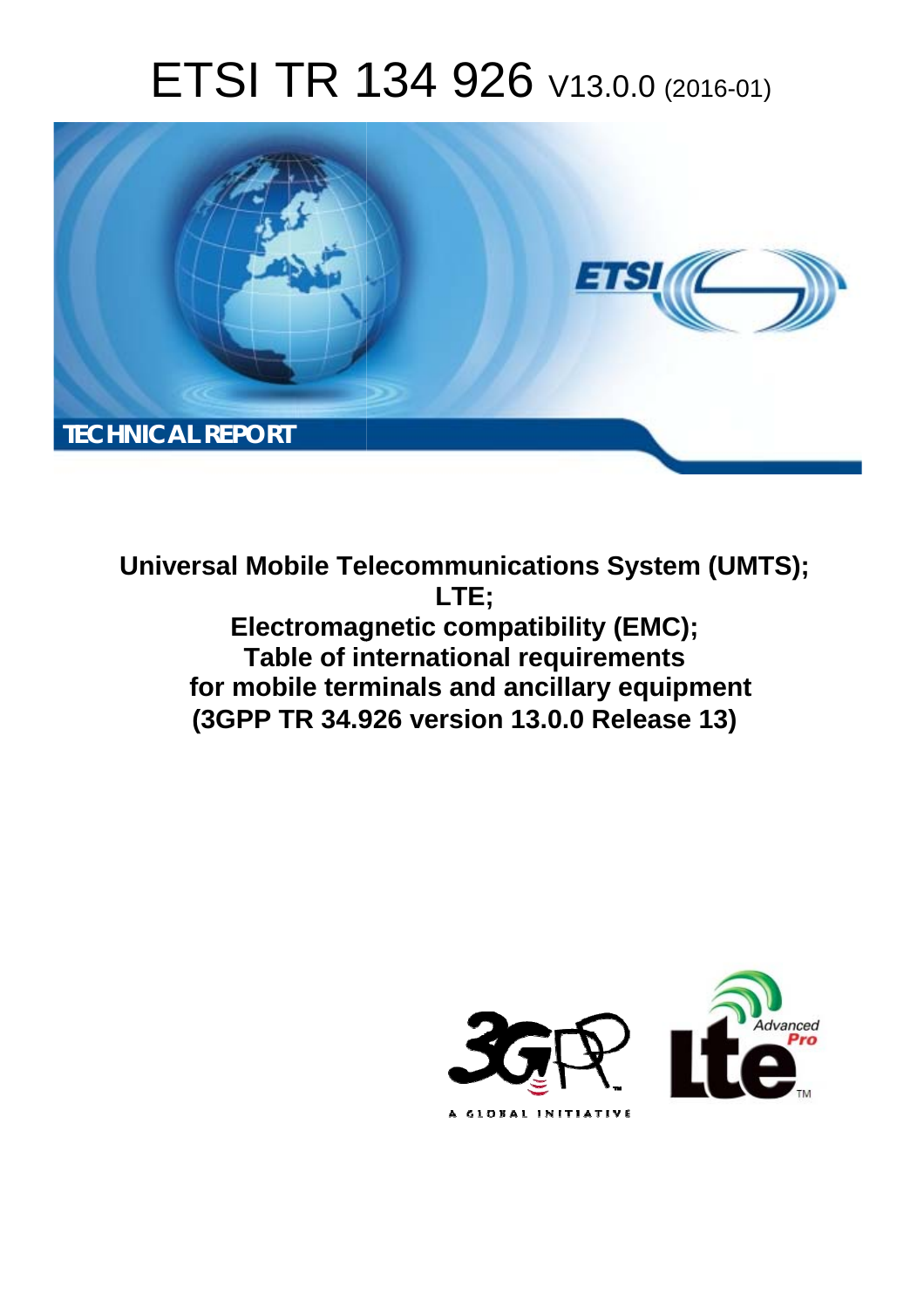Reference RTR/TSGR-0434926vd00

> Keywords LTE,UMTS

#### *ETSI*

#### 650 Route des Lucioles F-06921 Sophia Antipolis Cedex - FRANCE

Tel.: +33 4 92 94 42 00 Fax: +33 4 93 65 47 16

Siret N° 348 623 562 00017 - NAF 742 C Association à but non lucratif enregistrée à la Sous-Préfecture de Grasse (06) N° 7803/88

#### *Important notice*

The present document can be downloaded from: <http://www.etsi.org/standards-search>

The present document may be made available in electronic versions and/or in print. The content of any electronic and/or print versions of the present document shall not be modified without the prior written authorization of ETSI. In case of any existing or perceived difference in contents between such versions and/or in print, the only prevailing document is the print of the Portable Document Format (PDF) version kept on a specific network drive within ETSI Secretariat.

Users of the present document should be aware that the document may be subject to revision or change of status. Information on the current status of this and other ETSI documents is available at <http://portal.etsi.org/tb/status/status.asp>

If you find errors in the present document, please send your comment to one of the following services: <https://portal.etsi.org/People/CommiteeSupportStaff.aspx>

#### *Copyright Notification*

No part may be reproduced or utilized in any form or by any means, electronic or mechanical, including photocopying and microfilm except as authorized by written permission of ETSI.

The content of the PDF version shall not be modified without the written authorization of ETSI. The copyright and the foregoing restriction extend to reproduction in all media.

> © European Telecommunications Standards Institute 2016. All rights reserved.

**DECT**TM, **PLUGTESTS**TM, **UMTS**TM and the ETSI logo are Trade Marks of ETSI registered for the benefit of its Members. **3GPP**TM and **LTE**™ are Trade Marks of ETSI registered for the benefit of its Members and of the 3GPP Organizational Partners.

**GSM**® and the GSM logo are Trade Marks registered and owned by the GSM Association.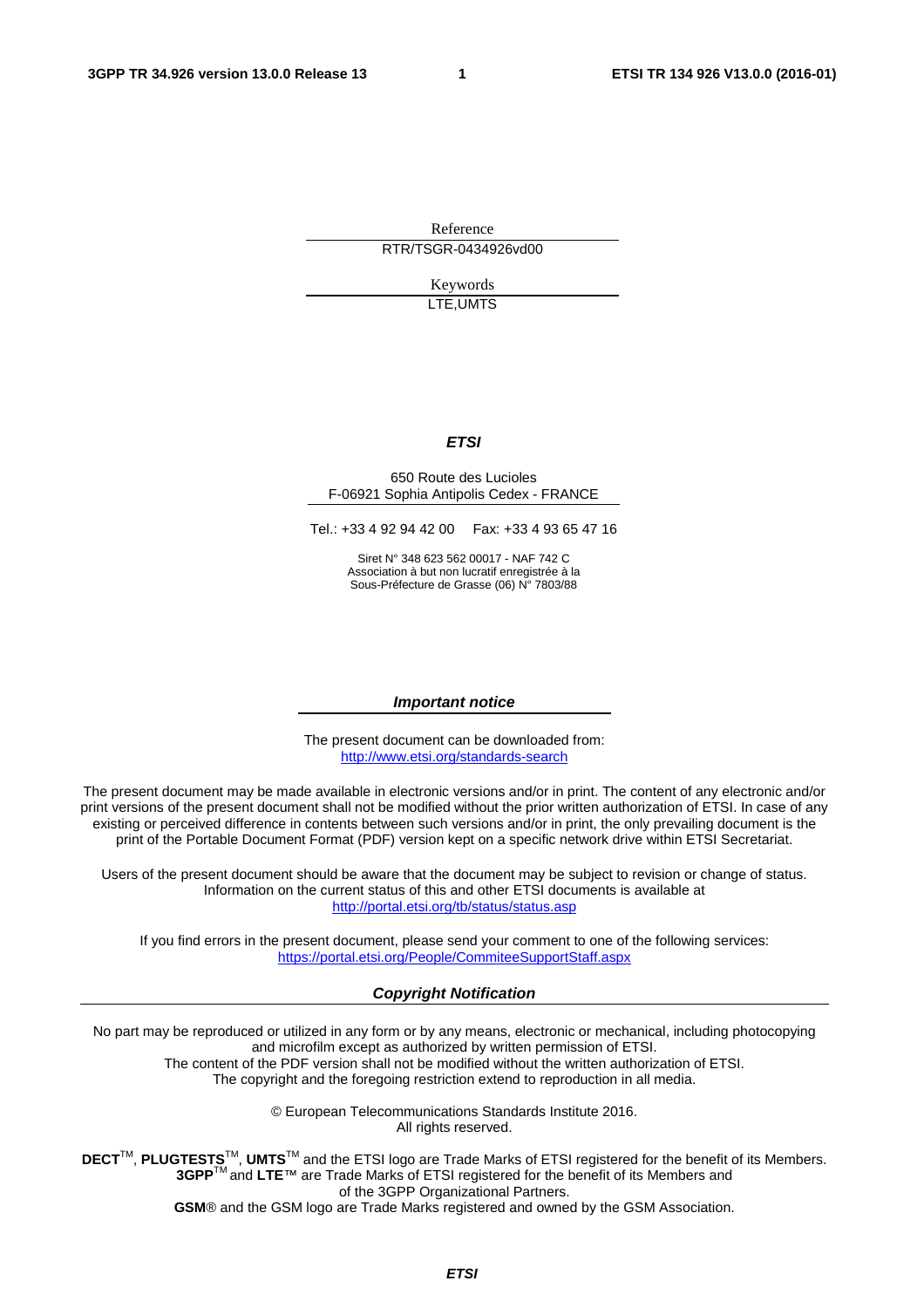### Intellectual Property Rights

IPRs essential or potentially essential to the present document may have been declared to ETSI. The information pertaining to these essential IPRs, if any, is publicly available for **ETSI members and non-members**, and can be found in ETSI SR 000 314: *"Intellectual Property Rights (IPRs); Essential, or potentially Essential, IPRs notified to ETSI in respect of ETSI standards"*, which is available from the ETSI Secretariat. Latest updates are available on the ETSI Web server [\(https://ipr.etsi.org/](https://ipr.etsi.org/)).

Pursuant to the ETSI IPR Policy, no investigation, including IPR searches, has been carried out by ETSI. No guarantee can be given as to the existence of other IPRs not referenced in ETSI SR 000 314 (or the updates on the ETSI Web server) which are, or may be, or may become, essential to the present document.

#### Foreword

This Technical Report (TR) has been produced by ETSI 3rd Generation Partnership Project (3GPP).

The present document may refer to technical specifications or reports using their 3GPP identities, UMTS identities or GSM identities. These should be interpreted as being references to the corresponding ETSI deliverables.

The cross reference between GSM, UMTS, 3GPP and ETSI identities can be found under [http://webapp.etsi.org/key/queryform.asp.](http://webapp.etsi.org/key/queryform.asp)

### Modal verbs terminology

In the present document "**shall**", "**shall not**", "**should**", "**should not**", "**may**", "**need not**", "**will**", "**will not**", "**can**" and "**cannot**" are to be interpreted as described in clause 3.2 of the [ETSI Drafting Rules](http://portal.etsi.org/Help/editHelp!/Howtostart/ETSIDraftingRules.aspx) (Verbal forms for the expression of provisions).

"**must**" and "**must not**" are **NOT** allowed in ETSI deliverables except when used in direct citation.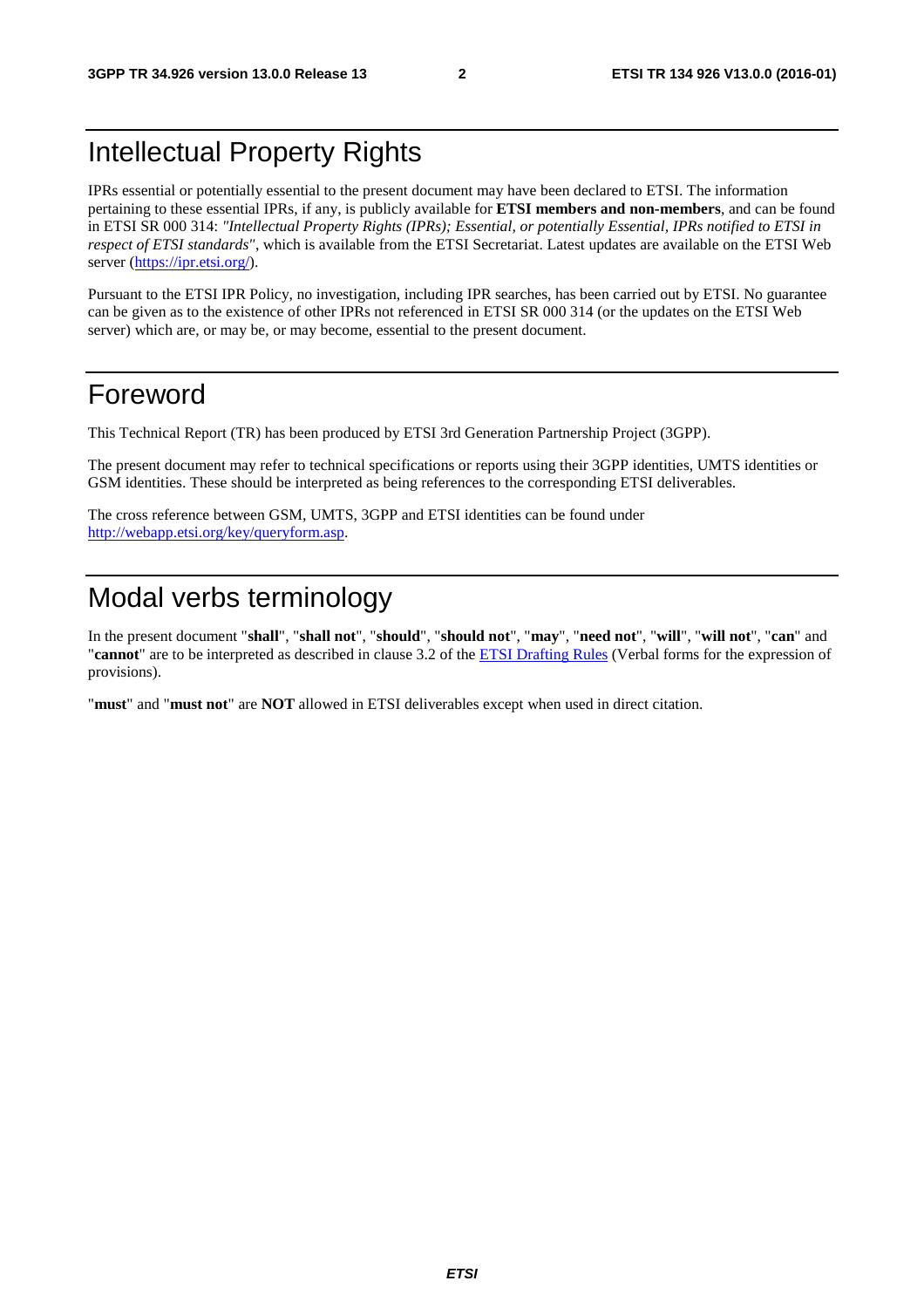$\mathbf{3}$ 

# Contents

| $1 -$                 |                                                                                       |  |
|-----------------------|---------------------------------------------------------------------------------------|--|
|                       |                                                                                       |  |
| 3 <sup>7</sup><br>3.1 |                                                                                       |  |
| $\overline{4}$        | Table of International EMC Requirements for Mobile terminals and ancillary equipment8 |  |
|                       |                                                                                       |  |
|                       |                                                                                       |  |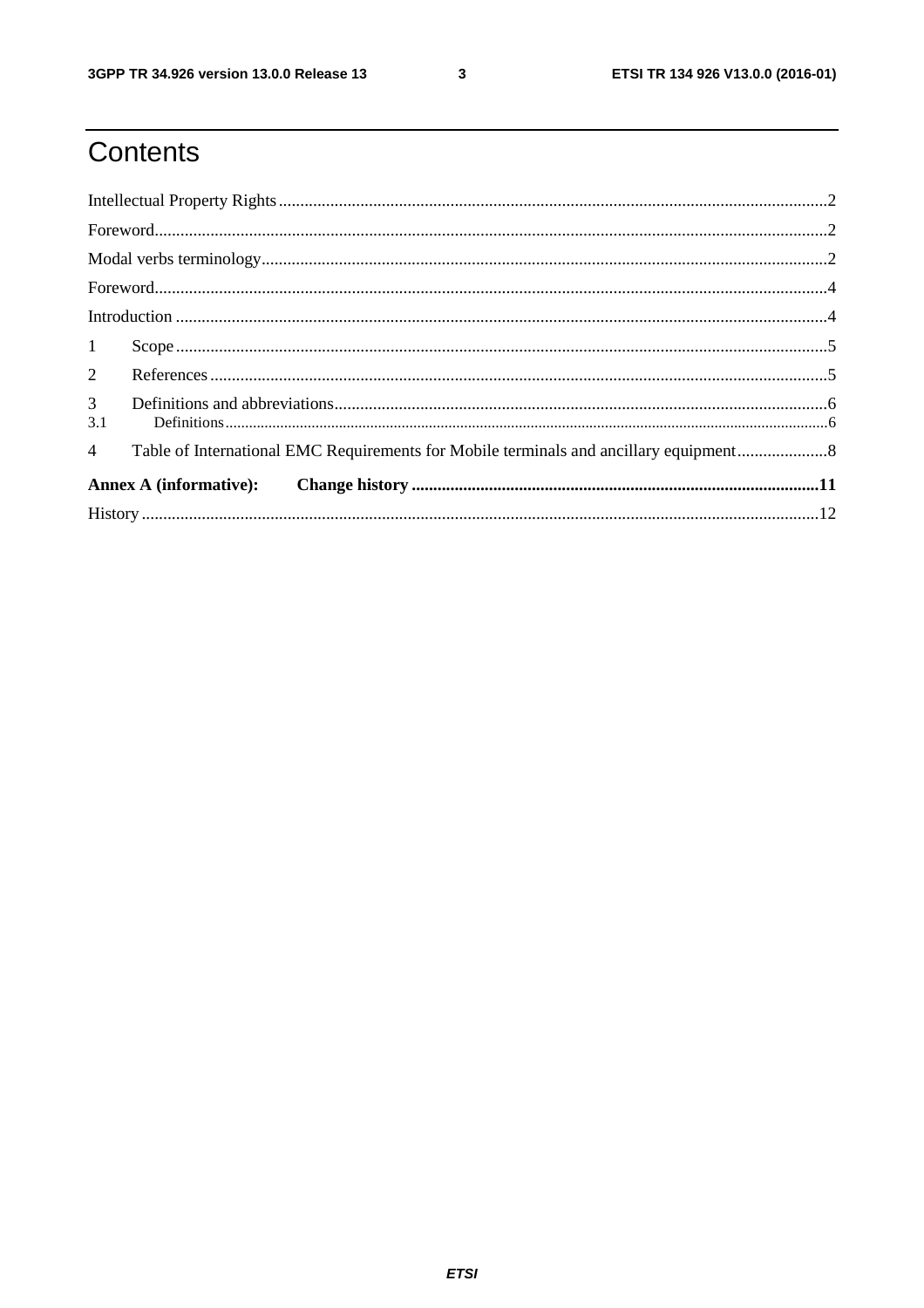#### Foreword

This Technical Report has been produced by the 3GPP.

The contents of the present document are subject to continuing work within the TSG and may change following formal TSG approval. Should the TSG modify the contents of this TR, it will be re-released by the TSG with an identifying change of release date and an increase in version number as follows:

Version x.y.z

where:

- x the first digit:
	- 1 presented to TSG for information;
	- 2 presented to TSG for approval;
	- 3 Indicates TSG approved document under change control.
- y the second digit is incremented for all changes of substance, i.e. technical enhancements, corrections, updates, etc.
- z the third digit is incremented when editorial only changes have been incorporated in the document.

### Introduction

This Technical Report is a living document and will continuously be upgraded as standards and regulations change. Sections will be added for new regions or nations, which enter the 3GPP and have different requirements. It is the intention to reference global standards but where it is known that none exist then alternative standards mandated by the regional and or national requirements will be quoted.

The sole purpose of the document is as a reference to the current status at time of publication. When new versions are published they will supersede the previous ones.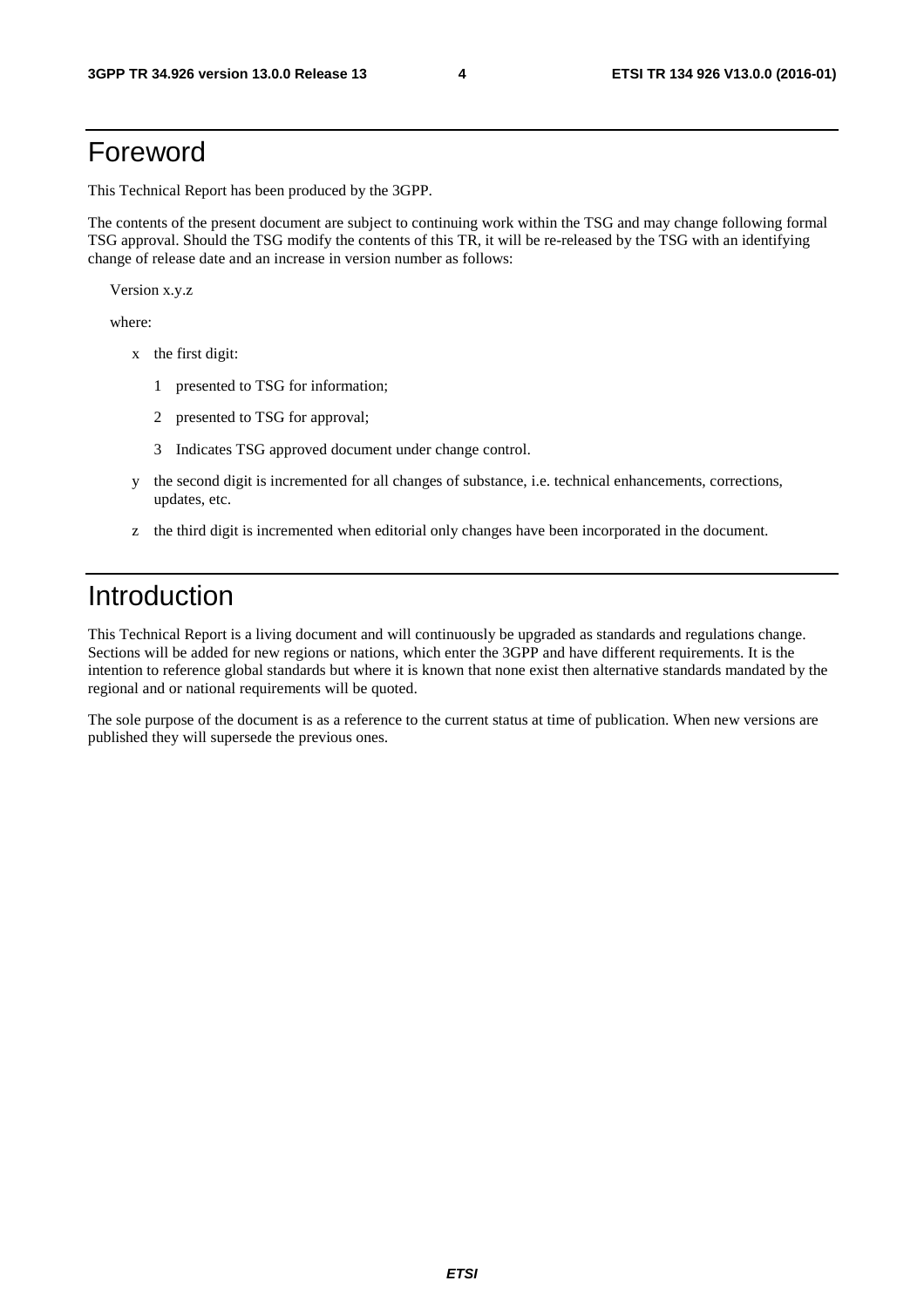#### 1 Scope

The present document shows in tabular form most of the current regulatory and voluntary requirements by region or nation, and is for information purposes only.

### 2 References

The following documents contain provisions, which, through reference in this text, constitute provisions of the present document.

- References are either specific (identified by date of publication, edition number, version number, etc.) or non-specific.
- For a specific reference, subsequent revisions do not apply.
- For a non-specific reference, the latest version applies. In the case of a reference to a 3GPP document (including a GSM document), a non-specific reference implicitly refers to the latest version of that document in the same Release as the present document.
- [1] IEC 61000-6-1 (1997): "Electromagnetic compatibility (EMC) Part 6: Generic standards Section 1: Immunity standard for residential, commercial and light-industrial environments".
- [2] IEC 61000-6-3 (1996): "Electromagnetic compatibility (EMC) Part 6: Generic standards Section 3: Emission standard for residential, commercial and light-industrial environments.
- [3] ISO 7637-1 (1990): "Road vehicles Electrical disturbance by conduction and coupling Part 1: Passenger cars and light commercial vehicles with nominal 12 V supply voltage - Electrical transient conduction along supply lines only".
- [4] ISO 7637-2 (1990): "Road vehicles Electrical disturbance by conduction and coupling Part 2: Commercial vehicles with nominal 24 V supply voltage - Electrical transient conduction along supply lines only".
- [5] RECOMMENDATION ITU-R SM.329 " Unwanted emissions in the spurious domain "
- [6] IEC CISPR publication 22;  $3<sup>rd</sup>$  edition (1997-11); "Information technology equipment; Radio disturbance characteristics – Limits and methods of measurement"
- [7] IEC CISPR publication 16-1; (1993); Radio disturbance and immunity measuring apparatus"; Am.1 (1997); "Specification for radio disturbance and immunity measuring apparatus and methods"
- [8] IEC 61000-3-2; (1995-03); "Electromagnetic compatibility; Part 3 Limits; section 2 Limits for harmonic current emissions (equipment input current  $\leq 16$  A per phase)"; Am.1 (1997-09)
- [9] IEC 61000-3-3; (1994-12); "Electromagnetic compatibility; Part 3 Limits; section 2 Limitation of voltage fluctuations and flicker in low-voltage supply systems for equipment with rated current  $\leq 16$  A"
- [10] IEC 61000-4-2; "Electromagnetic compatibility (EMC) Part 4: Testing and measurement techniques – section 2: Electrostatic discharge immunity test – Basic EMC publication"
- [11] IEC 61000-4-3; "Electromagnetic compatibility (EMC) Part 4: Testing and measurement techniques – section 3: Radiated, radio-frequency electromagnetic field immunity test"
- [12] IEC 61000-4-4; "Electromagnetic compatibility (EMC) Part 4: Testing and measurement techniques – section 4: Electrical fast transient/burst immunity test – Basic EMC publication"
- [13] IEC 61000-4-5; "Electromagnetic compatibility (EMC) Part 4: Testing and measurement techniques – section 5: Surge immunity test"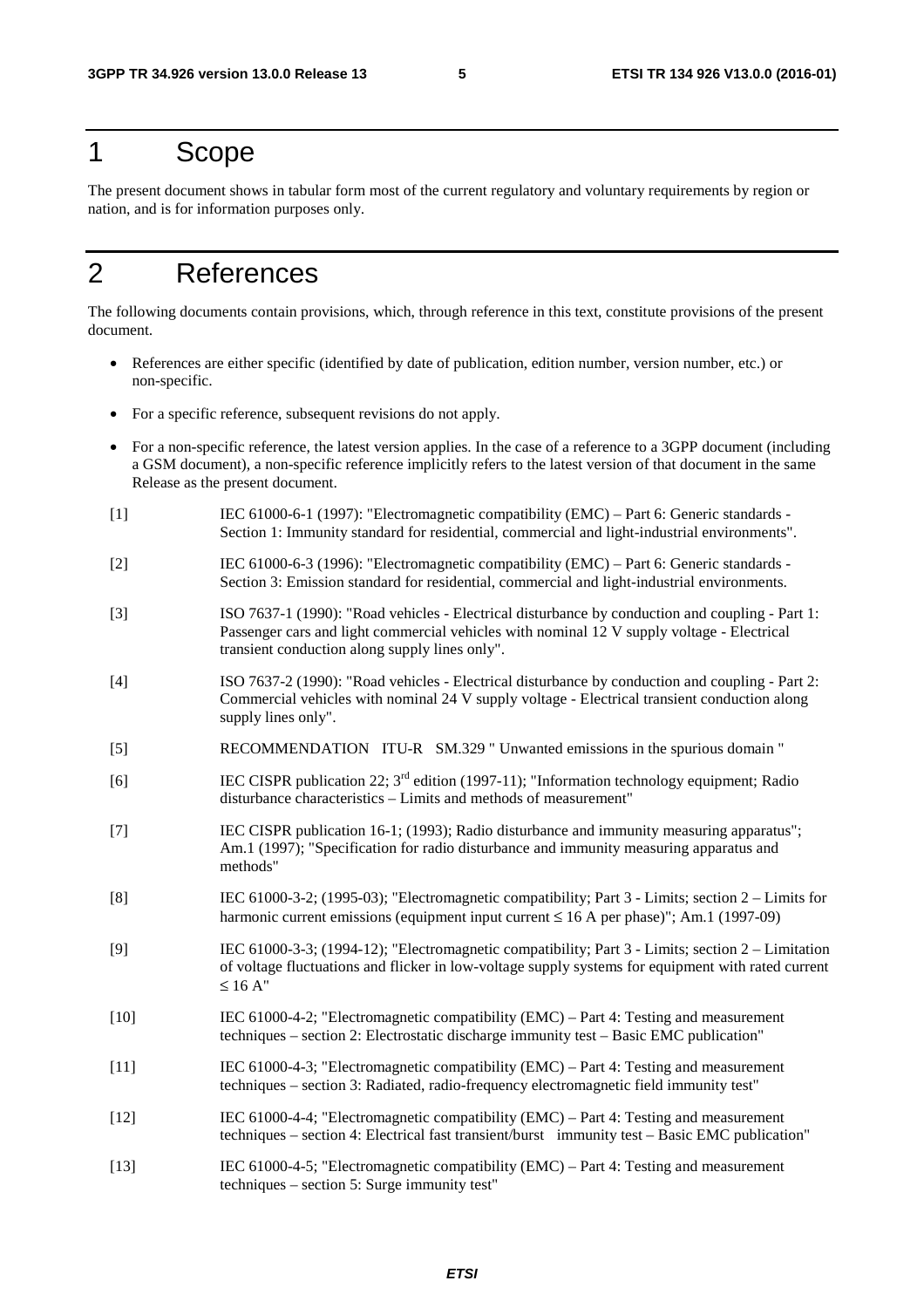- [14] IEC 61000-4-6; "Electromagnetic compatibility (EMC) Part 4: Testing and measurement techniques – section 6: immunity to conducted disturbances induced by radio frequency fields"
- [15] IEC 61000-4-11; "Electromagnetic compatibility (EMC) Part 4: Testing and measurement techniques – section 11:Voltage dips, short interruptions, and voltage variations immunity test"
- [16] EN 300 607 1; Digital cellular telecommunications system (Phase 2); Mobile Station (MS) conformance specification; Part 1: Conformance specification (GSM 11.10-1 version 4.24.0)
- [17] EN 55022; "Information technology equipment; Radio disturbance characteristics Limits and methods of measurement"
- [18] ARIB STD-T57 ; "ELECTROMAGNETIC COMPATIBILITY (EMC) FOR RADIO EQUIPMENT Edition 2.0 " ARIB STANDARD
- [19] RCR STD-27 ; "PERSONAL DIGITAL CELLULAR TELECOMMUNICATION SYSTEM Edition H " ARIB STANDARD
- [20] FCC CFR 47 part 15; RADIO FREQUENCY DEVICES, Code of Federal Regulations Title 47, Volume 1, Parts 0 to 19
- [21] CWTS TS C404; China Wireless Telecommunication Standard (CWTS); Working Group 1 (WG1); UE and BTS EMC
- [22] ETSI EN 301 489; Electromagnetic compatibility and Radio Spectrum Matters /ERM); Electromagnetic Compatibility (EMC) standard for radio equipment and services; Part 1: "Common technical requirements"; Part 7: "Specific conditions for mobile and portable radio and ancillary equipment of digital cellular radio telecommunications systems (GSM and DCS)";. Part 8: "Specific conditions for GSM base stations": Part 18: "Specific conditions for Terrestrial Trunked Radio (TETRA)" Part 23: " Specific conditions for 3rd Generation Partnership project (UMTS) Base station radio and ancillary equipment Part 24: " Specific conditions for 3rd Generation Partnership project (UMTS) for Mobile and potable (UE) radio and ancillary equipment

### 3 Definitions and abbreviations

#### 3.1 Definitions

**Ancillary equipment:** Equipment (apparatus), used in connection with a user equipment (UE) is considered as an ancillary equipment (apparatus) if:

- the equipment is intended for use in conjunction with a UE to provide additional operational and/or control features to the UE, (e.g. to extend control to another position or location); and
- the equipment cannot be used on a stand alone basis to provide user functions independently of a UE; and
- the UE to which it is connected, is capable of providing some intended operation such as transmitting and/or receiving without the ancillary equipment (i.e. it is not a sub-unit of the main equipment essential to the main equipment basic functions).

**Idle mode:** Idle mode is the state of User Equipment (UE) when switched on but with no Radio Resource Control (RRC) connection.

**Port**: particular interface, of the specified equipment (apparatus), with the electromagnetic environment. For example, any connection point on an equipment intended for connection of cables to or from that equipment is considered as a port (see figure 1).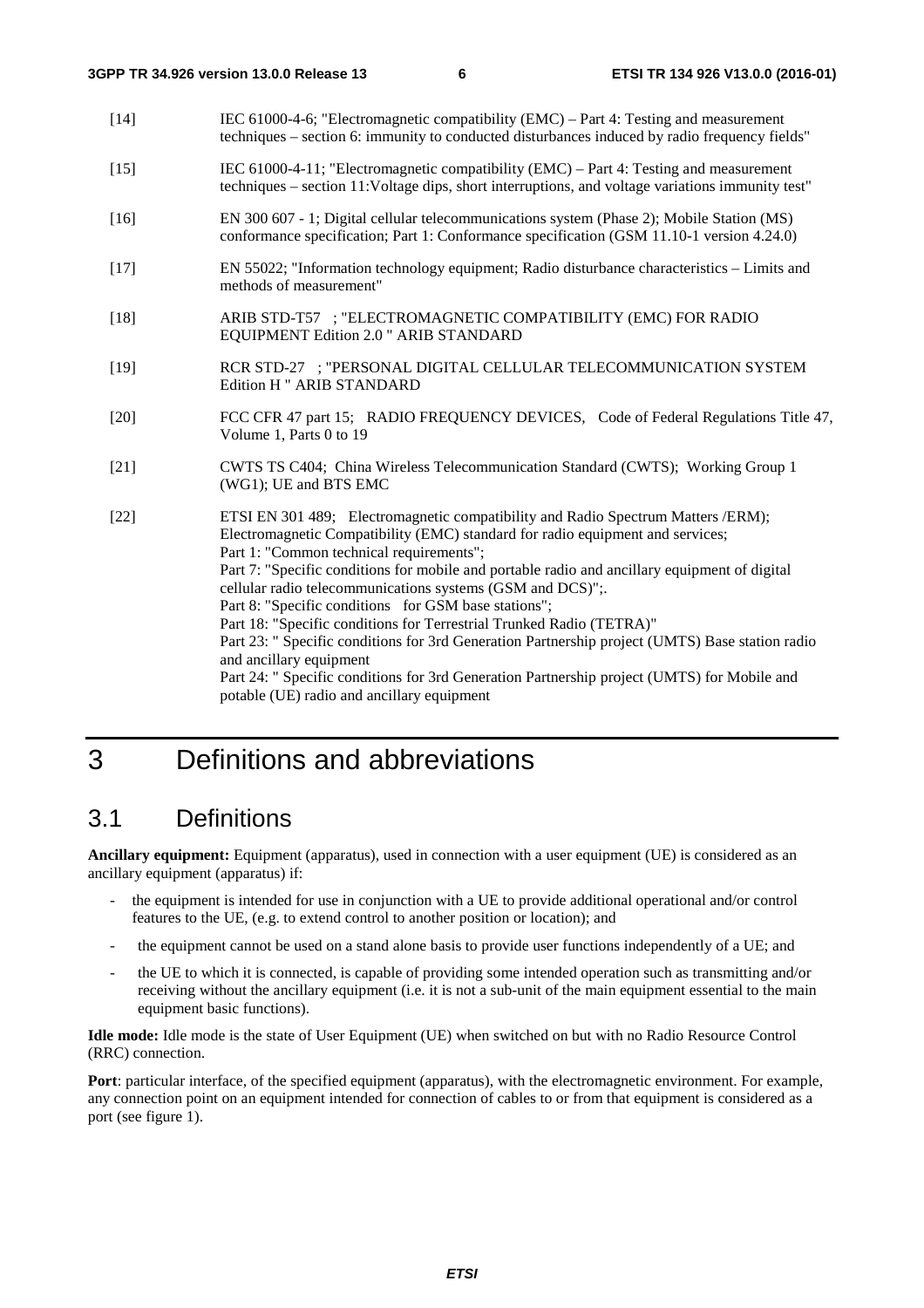| Enclosure port   | Signal/control port |  |  |  |  |
|------------------|---------------------|--|--|--|--|
|                  | Antenna Port        |  |  |  |  |
| <b>APPARATUS</b> | <b>Telecom Port</b> |  |  |  |  |
|                  | Earth port          |  |  |  |  |
|                  |                     |  |  |  |  |

#### Figure 1: Examples of ports

**Spurious emission from ITU-R SM 329:** Emission on a frequency, or frequencies, which are outside the necessary bandwidth and the level of which may be reduced without affecting the corresponding transmission of information. Spurious emissions include harmonic emissions, parasitic emissions, intermodulation products and frequency conversion products but exclude out-of-band emissions.

NOTE For multi-channel or multi-carrier transmitters/transponders, where several carriers may be transmitted simultaneously from a final output amplifier or an active antenna, the centre frequency of the emission is taken to be the centre of the –3dB bandwidth of the transmitter or transponder.

**Telecommunication port:** Ports which are intended to be connected to telecommunication networks (e.g. public switched telecommunication networks, integrated services digital networks), local area networks (e.g. Ethernet, Token Ring) and similar networks (see CISPR 22).

**Transient phenomena:** Pertaining to or designating a phenomena or a quantity which varies between two consecutive steady states during a time interval short compared with the time-scale of interest (IEC 60050-161 ).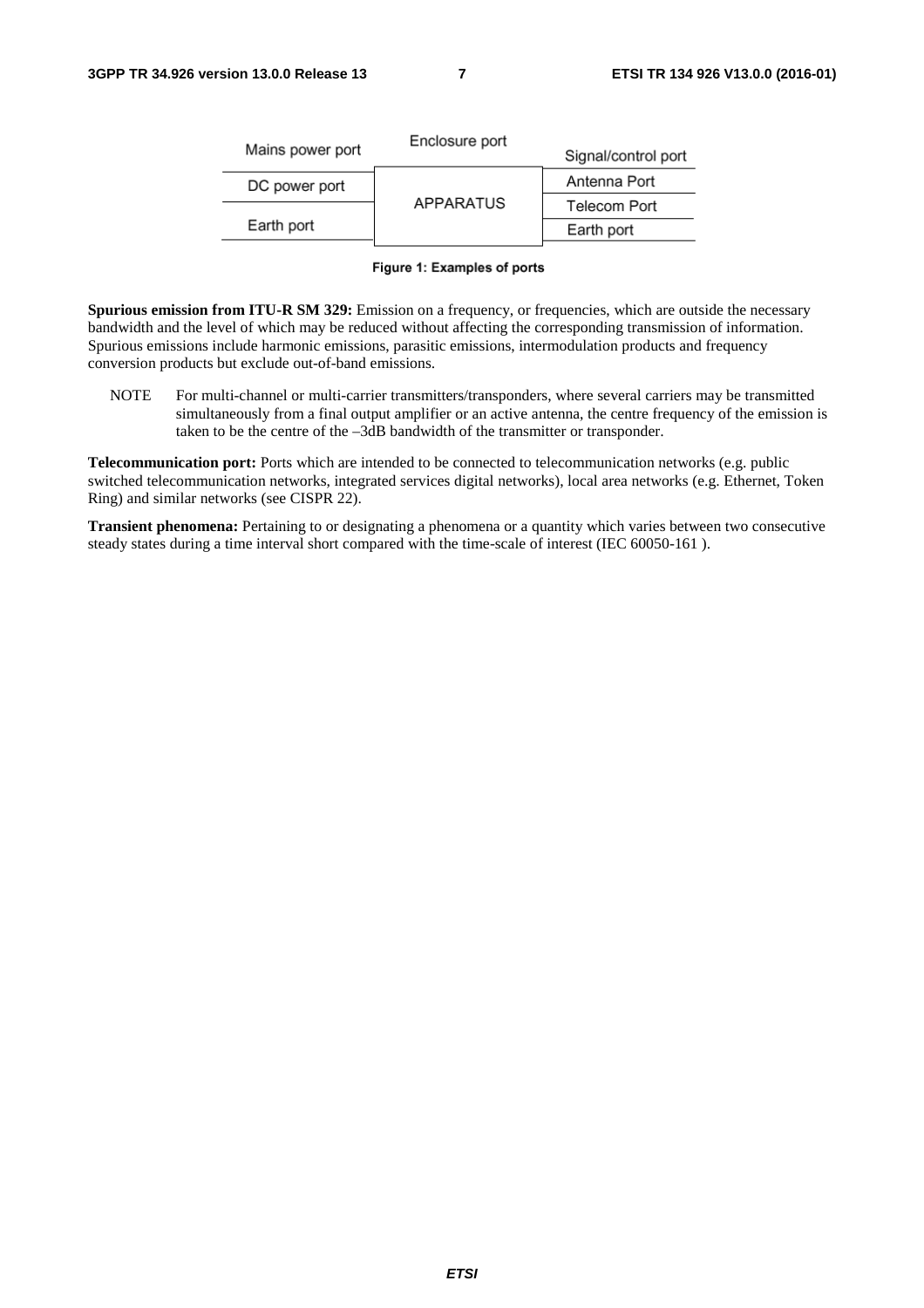# 4 Table of International EMC Requirements for Mobile terminals and ancillary equipment

| <b>SPEC</b><br><b>ITEM AREA</b>       | <b>APPLIC.</b>                        | <b>China</b>   |                                                           | 3GPP<br><b>SPECS</b> |                                  | <b>JAPAN</b>                                                                                                                                                 |                                                                                                    | <b>EUROPE</b>  |                                                     | <b>USA</b>                                                                     |                                                                    | <b>KOREA</b>                                                                                                                                                           |                    |
|---------------------------------------|---------------------------------------|----------------|-----------------------------------------------------------|----------------------|----------------------------------|--------------------------------------------------------------------------------------------------------------------------------------------------------------|----------------------------------------------------------------------------------------------------|----------------|-----------------------------------------------------|--------------------------------------------------------------------------------|--------------------------------------------------------------------|------------------------------------------------------------------------------------------------------------------------------------------------------------------------|--------------------|
|                                       |                                       | <b>REQMENT</b> | REF.<br><b>DOC</b>                                        | <b>REQMENT</b>       | REF.<br><b>DOC</b>               | <b>REQMENT</b>                                                                                                                                               | <b>REF. DOC</b>                                                                                    | <b>REQMENT</b> | REF.<br><b>DOC</b>                                  | <b>REQMENT</b>                                                                 | <b>REF. DOC</b>                                                    | <b>REQMENT</b>                                                                                                                                                         | REF.<br><b>DOC</b> |
|                                       |                                       |                |                                                           |                      |                                  |                                                                                                                                                              | <b>RADIATED EMISSIONS</b>                                                                          |                |                                                     |                                                                                |                                                                    |                                                                                                                                                                        |                    |
| Limits on<br><b>Radiated Emission</b> | Vehicular,<br>Portable,<br>Ancillary, | <b>TS C404</b> | $\overline{\mathsf{TS}}$<br>34.124<br><b>TS</b><br>25.113 |                      | <b>TS</b><br>34.124              | classA(Q-peak)<br>30MHz-230<br>MHz: 40dBuV/m<br>230MHz-1GHz:<br>47 dBuV/m<br>classB(Q-peak)<br>30 MHz -230<br>MHz:<br>30 dBuV/m<br>230MHz-1GHz:<br>37 dBuV/m | ARIB T-57 2.2<br>reference from<br>CISPR22<br>*(measurement<br>is under<br>receiving<br>condition) |                | EN 300<br>607-1<br>Version 6<br>release<br>1997     |                                                                                |                                                                    | class A (Q-peak) CISPR22<br>30 MHz-230 MHz:<br>40dBuV/m<br>230MHz-1GHz: 47<br>dBuV/m<br>classB (Q-peak)<br>30 MHz - 230 MHz:<br>30 dBuV/m<br>230MHz-1GHz: 37<br>dBuV/m |                    |
| Transmit OFF<br>power<br>(idle m ode) |                                       |                | TS<br>34.124<br><b>TS</b><br>25.113                       |                      | <b>TS</b><br>34.124              | -60 dBm for PDC<br>terminal                                                                                                                                  | <b>RCR 27</b><br>(Standard for<br>PDC)                                                             |                | EN 300<br>$607 - 1$<br>Version 6<br>release<br>1997 |                                                                                |                                                                    |                                                                                                                                                                        |                    |
| Limits on Radiated<br>Emissions       | Ancillary<br>AC eqpt<br>only          |                |                                                           |                      | $\overline{\text{TS}}$<br>34.124 |                                                                                                                                                              | CISPR <sub>22</sub>                                                                                |                | 55022                                               | EN Not Req for<br>Part 24<br>devices.<br>500uV/m<br>>960 MHz<br>or CISPR<br>22 | CFR 47 Part<br>$15.109(a)$ , (e)<br>needs further<br>investigation |                                                                                                                                                                        |                    |
|                                       |                                       |                |                                                           |                      |                                  |                                                                                                                                                              | <b>CONDUCTED EMISSIONS</b>                                                                         |                |                                                     |                                                                                |                                                                    |                                                                                                                                                                        |                    |
| A. Limits on<br>Conducted<br>Emission | Ancillary<br>equipment                |                | TS<br>34.124<br><b>TS</b><br>25.113                       |                      | $\overline{\text{TS}}$<br>34.124 |                                                                                                                                                              |                                                                                                    |                |                                                     | Not Regd<br>for Part 24<br>devices.                                            |                                                                    |                                                                                                                                                                        |                    |
| DC Power in/out                       | Vehicular,<br>Portable,<br>Ancillary  |                | $\overline{\text{TS}}$<br>34.124<br><b>TS</b><br>25.113   |                      | <b>TS</b><br>34.124              | $0.15 - 0.5$ MHz:<br>Q-Peak 79dBuV<br>Average 66dBuV<br>$0.5 - 30$ MHz:<br>Q-Peak 73dBuV<br>Average 60dBuV                                                   | ARIB T-57 2.3<br>reference from<br>CISPR 16-1 / 22                                                 |                | <b>CISPR</b><br>$16-1$<br>EN55022                   |                                                                                |                                                                    | $0.15 - 0.5$ MHz :<br>Q-Peak 79dBuV<br>Average 66dBuV<br>$0.5 - 30$ MHz:<br>Q-Peak 73dBuV<br>Average 60dBuV                                                            | CISPR22            |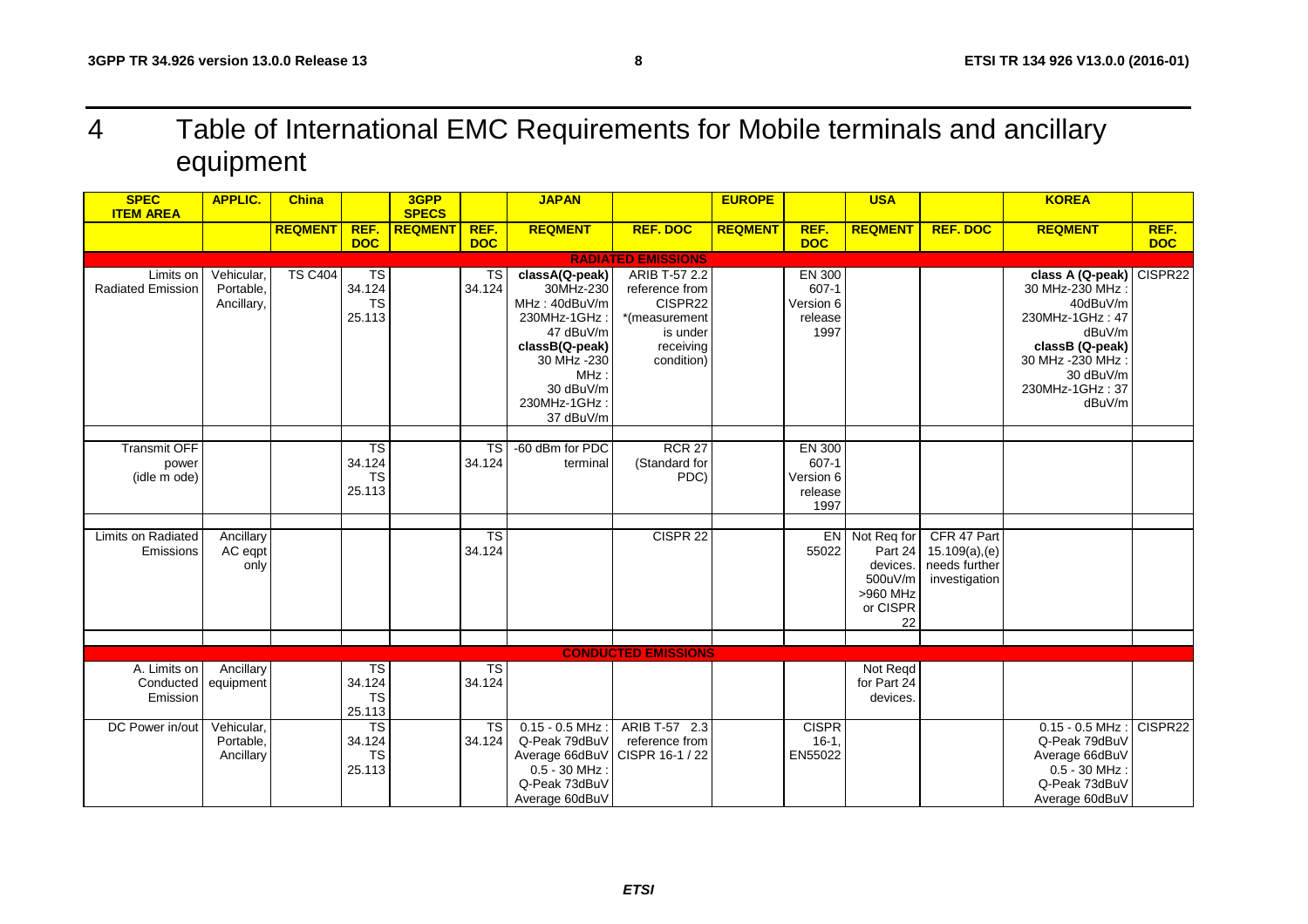| <b>AC Mains</b>                                           | Portable,<br>Ancillary                        | TS<br>34.124<br><b>TS</b><br>25.113                       | TS<br>34.124                     | Class A<br>$0.15 - 0.5$ MHz:<br>Q-Peak 79dBuV<br>Average 66dBuV<br>$0.5 - 30$ MHz:<br>Q-Peak 73dBuV<br>Average 60dBuV<br>Class B<br>$0.15 - 0.5$ MHz:<br>Q-Peak 66-56<br>dBuV / Average<br>56-46 dBuV<br>$0.5 - 5$ MHz:<br>Q-Peak 56 dBuV<br>Average 46dBuV<br>5 - 30 MHz:<br>Q-Peak 60 dBuV | ARIB T-57 2.4<br>reference from<br>CISPR 16-1 / 22                 |       | <b>CISPR</b><br>22,<br>EN55022   | 250 uV < 30<br>MHz or<br>CISPR 22 | CFR part<br>$15.107(a)$ ,<br>(e) | $0.15 - 0.5$ MHz:<br>Q-Peak 79dBuV<br>Average 66dBuV<br>$0.5 - 30$ MHz:<br>Q-Peak 73dBuV<br>Average 60dBuV<br>Class B<br>$0.15 - 0.5$ MHz:<br>Q-Peak 66-56 dBuV<br>Average 56-46 dBuV<br>$0.5 - 5$ MHz:<br>Q-Peak 56 dBuV<br>Average 46dBuV<br>5 - 30 MHz :<br>Q-Peak 60 dBuV<br>Average 50dBuV | Class A CISPR22                       |
|-----------------------------------------------------------|-----------------------------------------------|-----------------------------------------------------------|----------------------------------|----------------------------------------------------------------------------------------------------------------------------------------------------------------------------------------------------------------------------------------------------------------------------------------------|--------------------------------------------------------------------|-------|----------------------------------|-----------------------------------|----------------------------------|-------------------------------------------------------------------------------------------------------------------------------------------------------------------------------------------------------------------------------------------------------------------------------------------------|---------------------------------------|
| Harmonic Current<br>Emissions, AC<br>Mains                | Portable,<br>Ancillary                        | $\overline{\mathsf{TS}}$<br>34.124<br><b>TS</b><br>25.113 | TS<br>34.124                     | Average 50dBuV<br>Not Applicable                                                                                                                                                                                                                                                             |                                                                    |       | EN<br>61000-3-<br>$\overline{2}$ |                                   |                                  | Not Applicable                                                                                                                                                                                                                                                                                  |                                       |
| Voltage<br><b>Fluctuations/Flicker</b>                    | Portable,<br>Ancillary                        | TS<br>34.124<br><b>TS</b><br>25.113                       | $\overline{\text{TS}}$<br>34.124 | Not Applicable                                                                                                                                                                                                                                                                               |                                                                    |       | EN<br>61000-3-<br>3              |                                   |                                  | Not Applicable                                                                                                                                                                                                                                                                                  |                                       |
|                                                           |                                               |                                                           |                                  |                                                                                                                                                                                                                                                                                              |                                                                    |       |                                  |                                   |                                  |                                                                                                                                                                                                                                                                                                 |                                       |
| Immunity to RF EM<br>Fields, 80-1000<br><b>MHz</b>        | Vehicular,<br>Portable,<br>Ancillary<br>eqpt, | <b>RF EM</b><br>Fields,<br>$80 -$<br>2000<br>MHz          | $\overline{\text{TS}}$<br>34.124 | 3 V/m                                                                                                                                                                                                                                                                                        | ARIB T-57 3.6<br>reference from<br>JIS 1000-4-3<br>(IEC 61000-4-3) | 3 V/m | EN<br>61000-4-<br>3              |                                   |                                  | 3 V/m<br>(80MHz~1GHz: No<br>modulation)                                                                                                                                                                                                                                                         | <b>IEC</b><br>61000-4-<br>3           |
|                                                           |                                               |                                                           |                                  |                                                                                                                                                                                                                                                                                              |                                                                    |       |                                  |                                   |                                  |                                                                                                                                                                                                                                                                                                 |                                       |
| <b>AC Mains - Voltage</b><br>Dips and<br>interruption     | Portable,<br>Ancillary<br>eqpt,               | $\overline{\text{TS}}$<br>34.124<br><b>TS</b><br>25.113   | TS<br>34.124                     | Not applicable                                                                                                                                                                                                                                                                               |                                                                    |       | EN<br>61000-4<br>11              |                                   |                                  | <b>Under Consideration</b>                                                                                                                                                                                                                                                                      | <b>IEC</b><br>61000-4-<br>11          |
| AC Mains - Surges,<br>Common Mode and<br>Differental mode | Portable,<br>Ancillary<br>eqpt,               | $\overline{\text{TS}}$<br>34.124<br><b>TS</b><br>25.113   | $\overline{\text{TS}}$<br>34.124 | Not applicable                                                                                                                                                                                                                                                                               |                                                                    |       | EN<br>61000-4-<br>5              |                                   |                                  | 1 kV                                                                                                                                                                                                                                                                                            | <b>IEC</b><br>61000-4-<br>5           |
| DC Mains-Surges                                           | Vehicular,<br>Portable,<br>Ancillary<br>eqpt, | TS<br>34.124<br><b>TS</b><br>25.113                       | $\overline{\text{TS}}$<br>34.124 | Not applicable                                                                                                                                                                                                                                                                               |                                                                    |       |                                  |                                   |                                  | <b>Under Consideration</b>                                                                                                                                                                                                                                                                      | <b>IEC</b><br>61000-4-<br>$\mathbf 5$ |
| Signal ports and<br>Comm-unication<br>ports-Surges        | Vehicular,<br>Portable,<br>Ancillary<br>eqpt, | $\overline{\text{TS}}$<br>34.124<br><b>TS</b><br>25.113   |                                  | Not applicable                                                                                                                                                                                                                                                                               |                                                                    |       |                                  |                                   |                                  |                                                                                                                                                                                                                                                                                                 |                                       |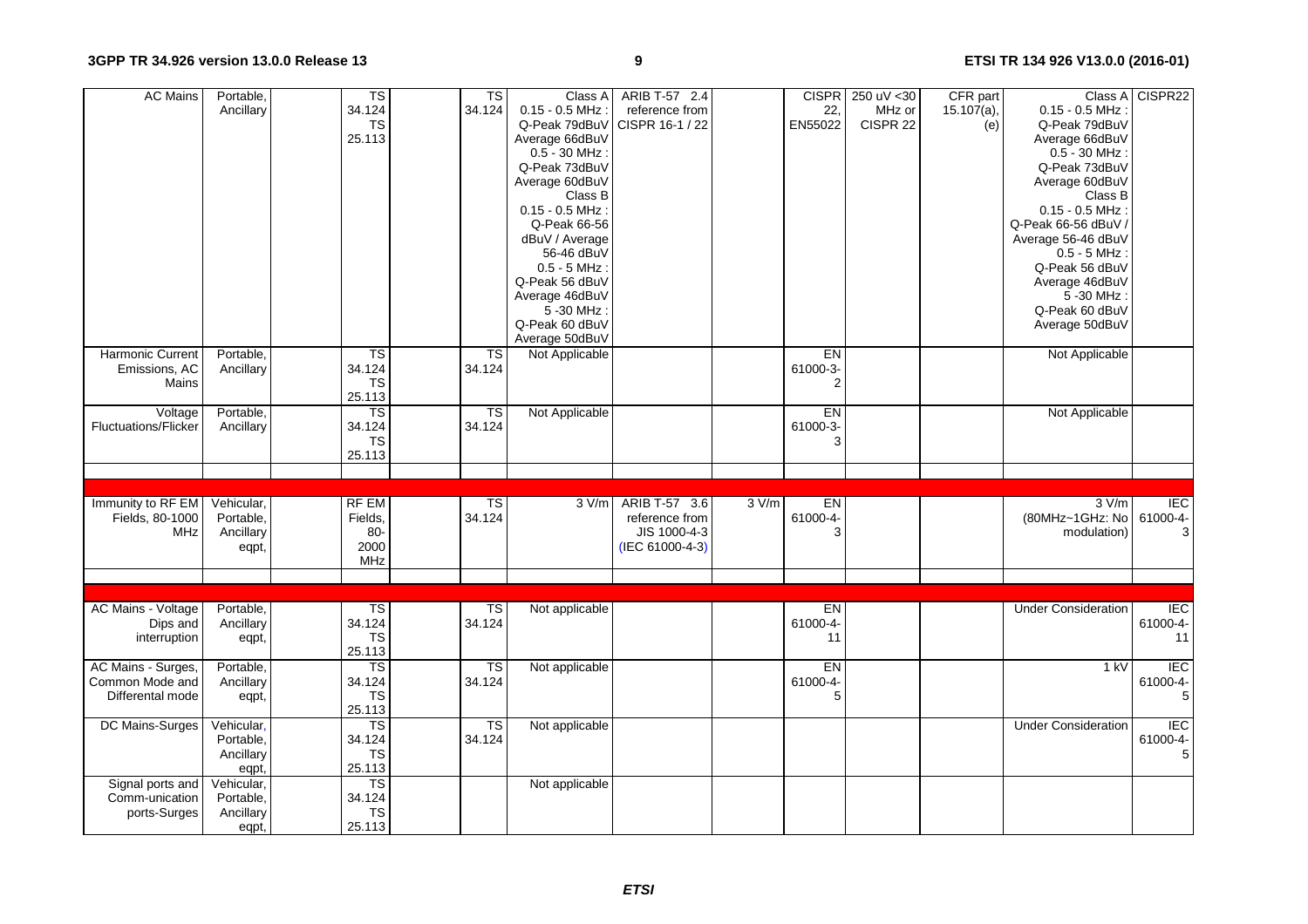| DC Mains-Surges                           | Vehicular,                                           | <b>TS</b><br>34.124                                     | TS<br>34.124        | 50 V / -50 V<br>and $-5$ V / -2.5     | ARIB T-57<br>3.10 reference                                                    |                                              | <b>ISO</b><br>7637-1/2 |  | <b>Under Consideration</b>                 |                                              |
|-------------------------------------------|------------------------------------------------------|---------------------------------------------------------|---------------------|---------------------------------------|--------------------------------------------------------------------------------|----------------------------------------------|------------------------|--|--------------------------------------------|----------------------------------------------|
|                                           |                                                      | <b>TS</b><br>25.113                                     |                     | V / 0 V                               | from ISO 7637-<br>1/2                                                          |                                              |                        |  |                                            |                                              |
| Fast Transients -<br><b>AC/DC Power</b>   | Portable,<br>Ancillary<br>eqpt,                      | <b>TS</b><br>34.124<br><b>TS</b><br>25.113              | TS<br>34.124        | Not applicable                        |                                                                                | $2/1$ Kv                                     | EN<br>61000-4-         |  | 1kV                                        | $\overline{F}$<br>61000-4-<br>$\overline{4}$ |
| Fast Transients -<br>Signal/control ports | Portable,<br>Ancillary<br>eqpt,                      | <b>TS</b><br>34.124<br><b>TS</b><br>25.113              | <b>TS</b><br>34.124 | Not applicable                        |                                                                                | $0.5$ Kv                                     | EN<br>61000-4-         |  | 0.5kV                                      | $\overline{F}$<br>61000-4-<br>$\overline{4}$ |
| <b>RF Conducted</b><br>0.15-80MHz         | Vehicular,<br>Portable,<br>Ancillary<br>eqpt,        | <b>TS</b><br>34.124<br><b>TS</b><br>25.113              | <b>TS</b><br>34.124 | 3 Vrms                                | ARIB T-57 3.7<br>v. 2.0<br>reference from<br>IEC 61000-4-6<br>(only Vehicular) | 3 V rms                                      | EN<br>61000-4-         |  | <b>Under Consideration</b>                 | $\overline{F}$<br>61000-4-<br>6              |
| <b>ELECTRO-STATIC</b><br><b>DISCHARGE</b> | Vehicular,<br>Portable.<br><b>Ancillary</b><br>eqpt, | <b>TS</b><br>34.124<br><b>TS</b><br>25.113              | TS<br>34.124        | $±8$ kV (Air) / $±$ 4<br>kV (Contact) | ARIB T-57 3.4<br>v.2.0<br>reference from<br>IEC 61000-4-2                      | $±8$ kV (Air)<br>$/$ $\pm$ 4 kV<br>(Contact) | EN<br>61000-4-         |  | $\pm 8$ kV (Air) / $\pm$ 4 kV<br>(Contact) | <b>IEC</b><br>61000-4-<br>$\overline{2}$     |
|                                           |                                                      | $\overline{\text{TS}}$<br>34.124<br><b>TS</b><br>25.113 | <b>TS</b><br>34.124 | 1 A/m (60 Hz or<br>50 Hz)             | ARIB T-57 3.8<br>v.2.0<br>reference from<br>IEC 61000-4-8                      |                                              |                        |  |                                            |                                              |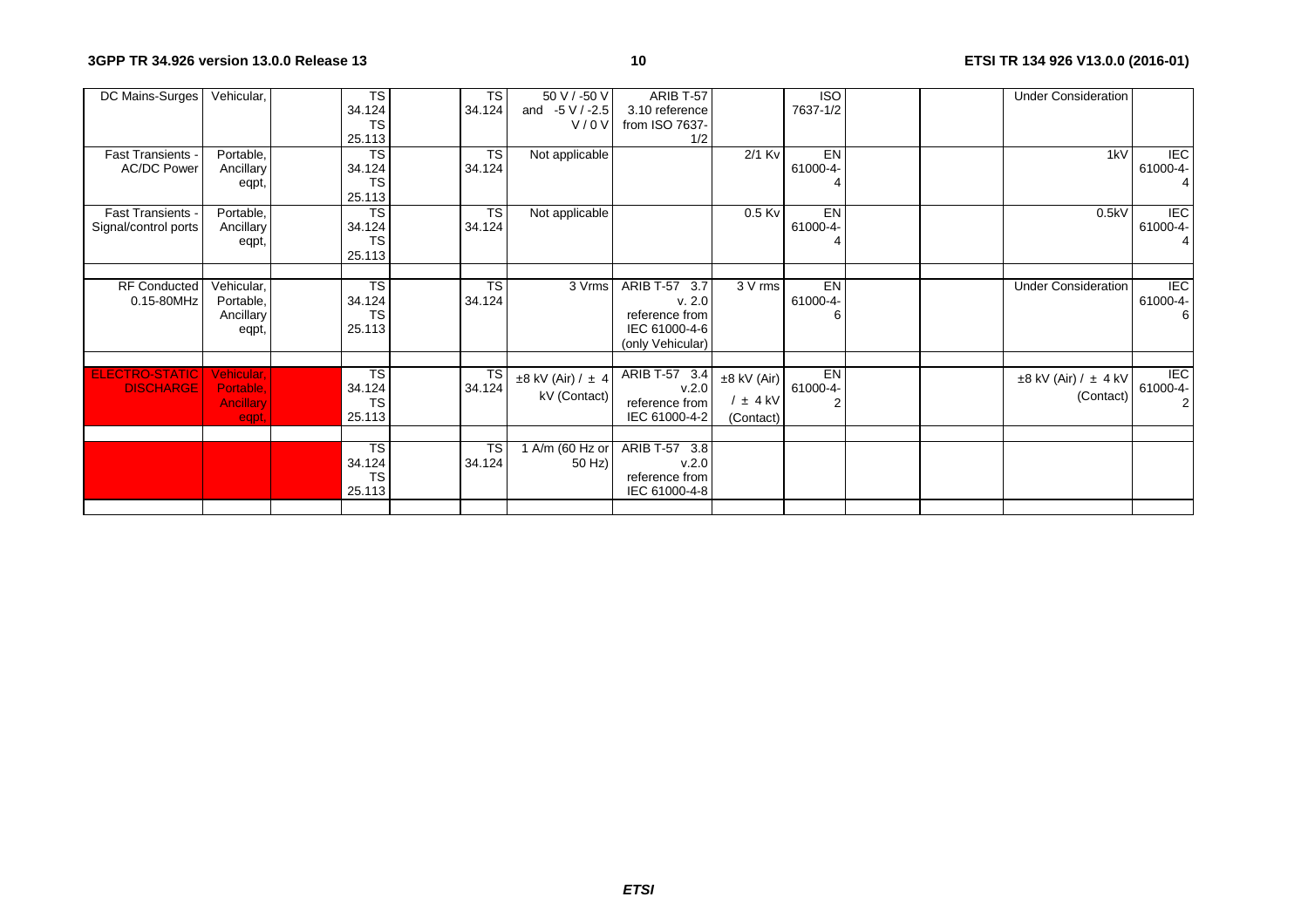## Annex A (informative): Change history

| <b>Change history</b> |      |           |   |           |                                           |     |        |            |                  |
|-----------------------|------|-----------|---|-----------|-------------------------------------------|-----|--------|------------|------------------|
| <b>Time</b>           | Doc: | <b>CR</b> | R | <b>Ph</b> | <b>Title</b>                              | Cat | Curr   | <b>New</b> | <b>Work Item</b> |
| <b>RP-36</b>          |      |           |   |           | Creation of v7.0.0 based on version 6.0.0 |     | 6.0.0  | 7.0.0      |                  |
| <b>RP-42</b>          |      |           |   |           | Upgraded unchanged from Rel-7             |     | 7.0.0  | 8.0.0      |                  |
| $SP-46$               |      |           |   |           | Upgraded unchanged from Rel-8             |     | 8.0.0  | 9.0.0      |                  |
| <b>SP-51</b>          |      |           |   |           | Upgraded unchanged from Rel-9             |     | 9.0.0  | 10.0.0     |                  |
| <b>SP-57</b>          |      |           |   |           | Update to Rel-11 version (MCC)            |     | 10.0.0 | 111.0.0    |                  |
| 2012-11               |      |           |   |           | Correction of typo on cover page          |     | 11.0.0 | 111.0.1    |                  |
| 2014-09               |      |           |   |           | Update to Rel-12 version (MCC)            |     | 11.0.1 | 12.0.0     |                  |
| 2016-01               |      |           |   |           | Update to Rel-13 version (MCC)            |     | 12.0.0 | 13.0.0     |                  |